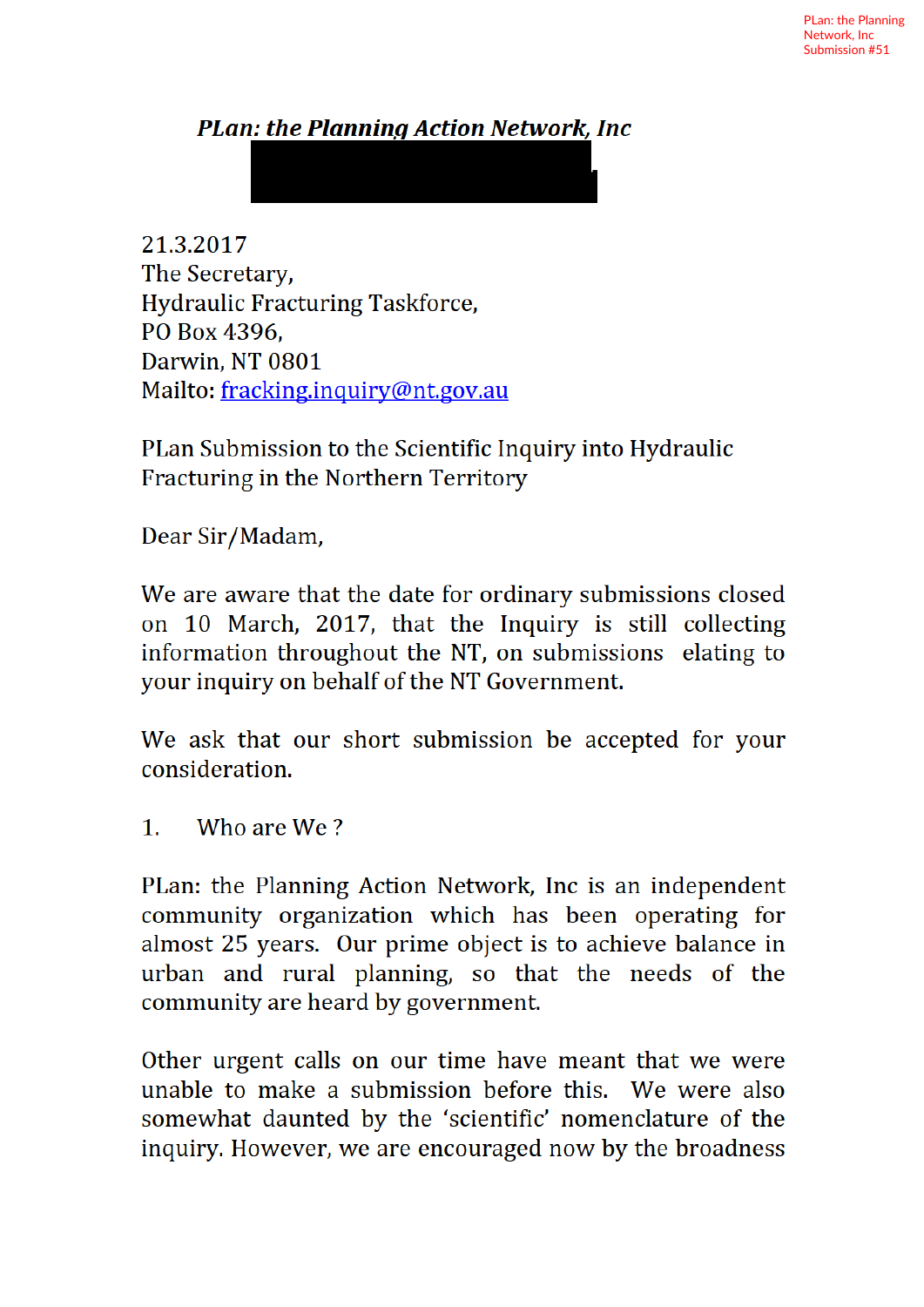of your definitions of 'Environment' and 'Associated Activities'.

2. Our sources of Information and our Position on Fracking

Our submission is based on years of wide reading - local and international, studying video clips on You-tube, working with allied more specialist community groups, and listening to those who have directly experienced horizontal fracking, and those who are threatened with it on their land.

3. Political and Corporate Aspects

PLan is a strictly an apolitical, evidence based organization. Nevertheless, PLan must be remain aware of the politizicing of issues by others, and lobbying by corporate bodies. The oil and gas industry can afford to be regularly represented in the media, in advertisements, editorials, and reporters articles in supplements supporting the industry.

4. Misrepresentation of public concerns.

We are much annoyed allegations again and again that the community does not understand the distinct nature of the deep shale - based fracking being proposed in the NT. THIS IS NOT TRUE. The oil and gas industry is profit driven, and prepared to take risks. Governments are concerned about their economies. However, at thus stage, there are too many risks with this type of fracturing.

Prominent members of the CLP claim that the public misunderstands that the same fracking method (horizontal) has been used in Central Australia for many years. This is NOT TRUE. Thus have they dismissed the community's concerns as MYTH based. This cannot be accepted.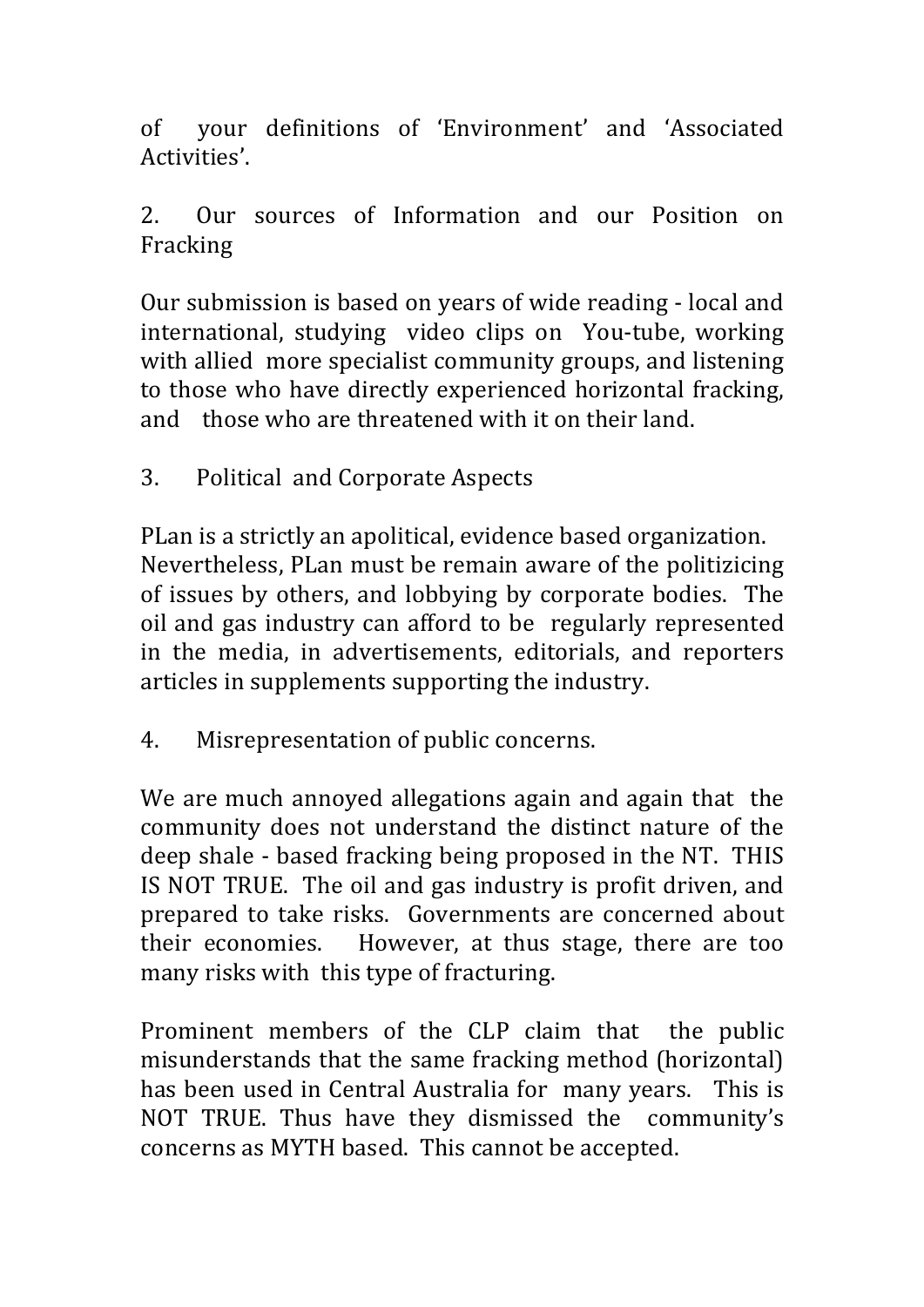There is no confusion either with Coal Seam Gas (CSG) processes in other states.

The community and its leaders are well informed, and there is no reason in this day and age that we should not be. Those against horizontal fracking are not politically aligned.

5. Here then, is a list of some of PLan's concerns. As we are a network, we anticipate that many of these are reflected in the wider community.

5.1 Water Security

The Northern Territory is very much dependent in the quality of ground water, outside urban areas, almost entirely so. Oil and gas activities suddenly endorsed by the Minister Tollner late in the CLP's term, in the Beetaloo Basin are a risk because of the huge area covered by the Basin. There can NO HORIZINTAL FRACKING IN THE NT WITH NO EXCEPTIONS.

Aboriginal communities are for the most part dependent on subsurface water resources, as is the remote cattle industry. Properties in the Barkly region depend on watering cattle with unattended automatic bores.

Problems could arise from drilling itself, but also from the use of concoctions to stimulate the release of oil and gas.

5.2 Destruction and Pollution of Surface lands by Drilling

We have seen by photos and videos how a fracking regime can destroy the amenity of rural land by creating a pock marked surface covered with access piping and roads. Many in the US have been driven off their properties by poisoned air and waters, after reassuring promises from drillers that nothing adverse would happen from drilling agreements.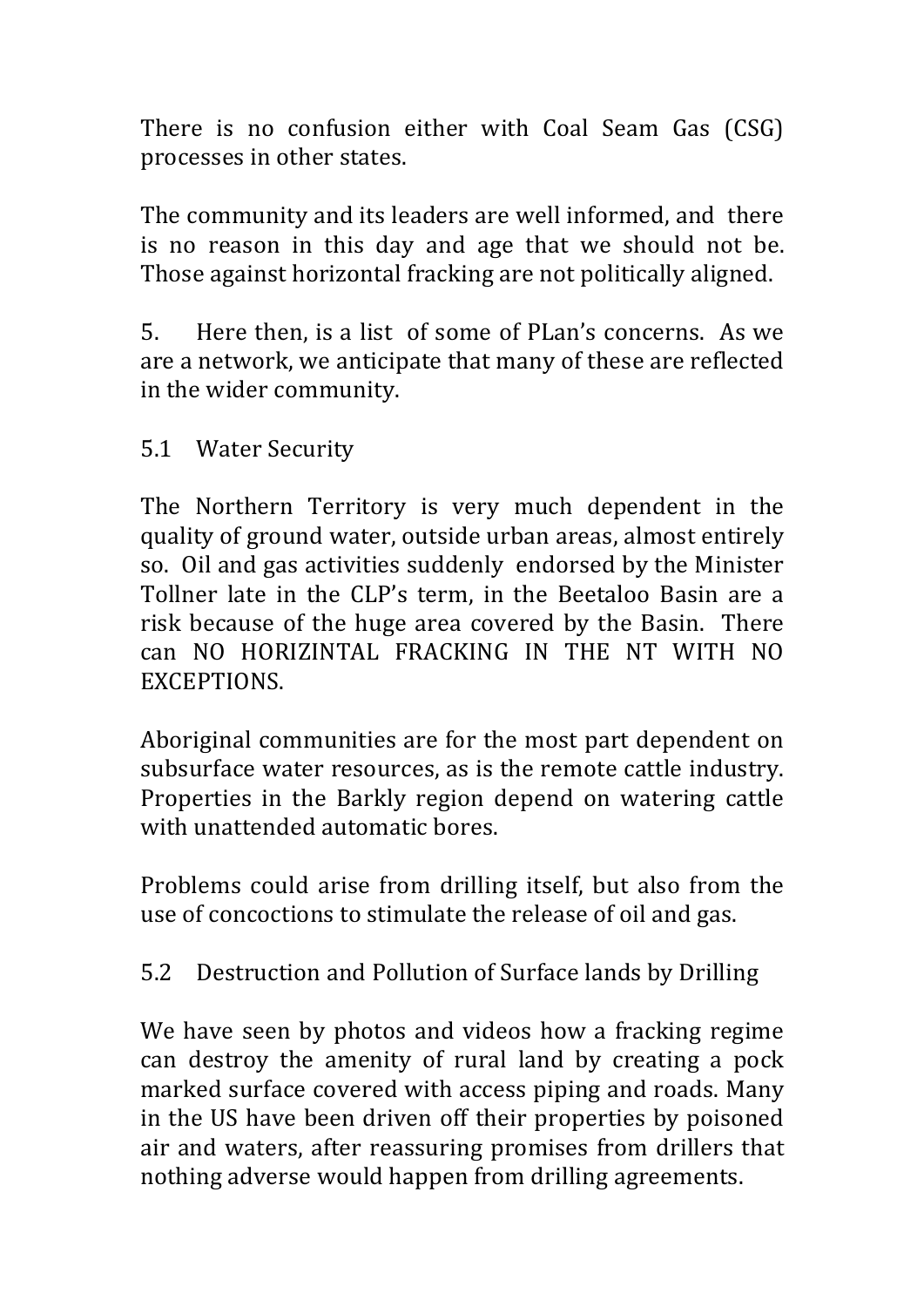We understand the major NT pastoralist organisation have shown their opposition.

## 5.3 Aboriginal Communities at risk

Unless there is strong legislation categorily banning all horizontal fracking in the NT, there will be a temptation for individual Aboriginal communities not well informed about all the risks accepting money for horizontal fracking on their land, with adverse and social widespread consequences.

## 5.4 Regulation of Individual Drilling Operators

It has long been stated by the NT Government that no horizontal fracking would ever be permitted without proper regulation. This assurance is in itself problematical.

We understand that drillers are certificated at various levels of expertise. Horizontal fracking is complex and involves toxic and volatile concoctions, often secret. If horizontal fracking is approved, a rash of drilling could be expected in many remote parts of the NT. Already experienced drillers are being asked to 'be present' to drilling situations. How could the regulations be properly implemented and policed.

## 5.5 Implementation of Compliance

The NT already struggles with the rehabilitation of legacy mines all over the NT, like Rum Jungle. It also has unresolved longstanding unresolved issues with existing operations, such as the Macarthur River Mine.

The expectation is that an approval of horizontal fracking in the NT would bring a whirlwind of proponents, some of